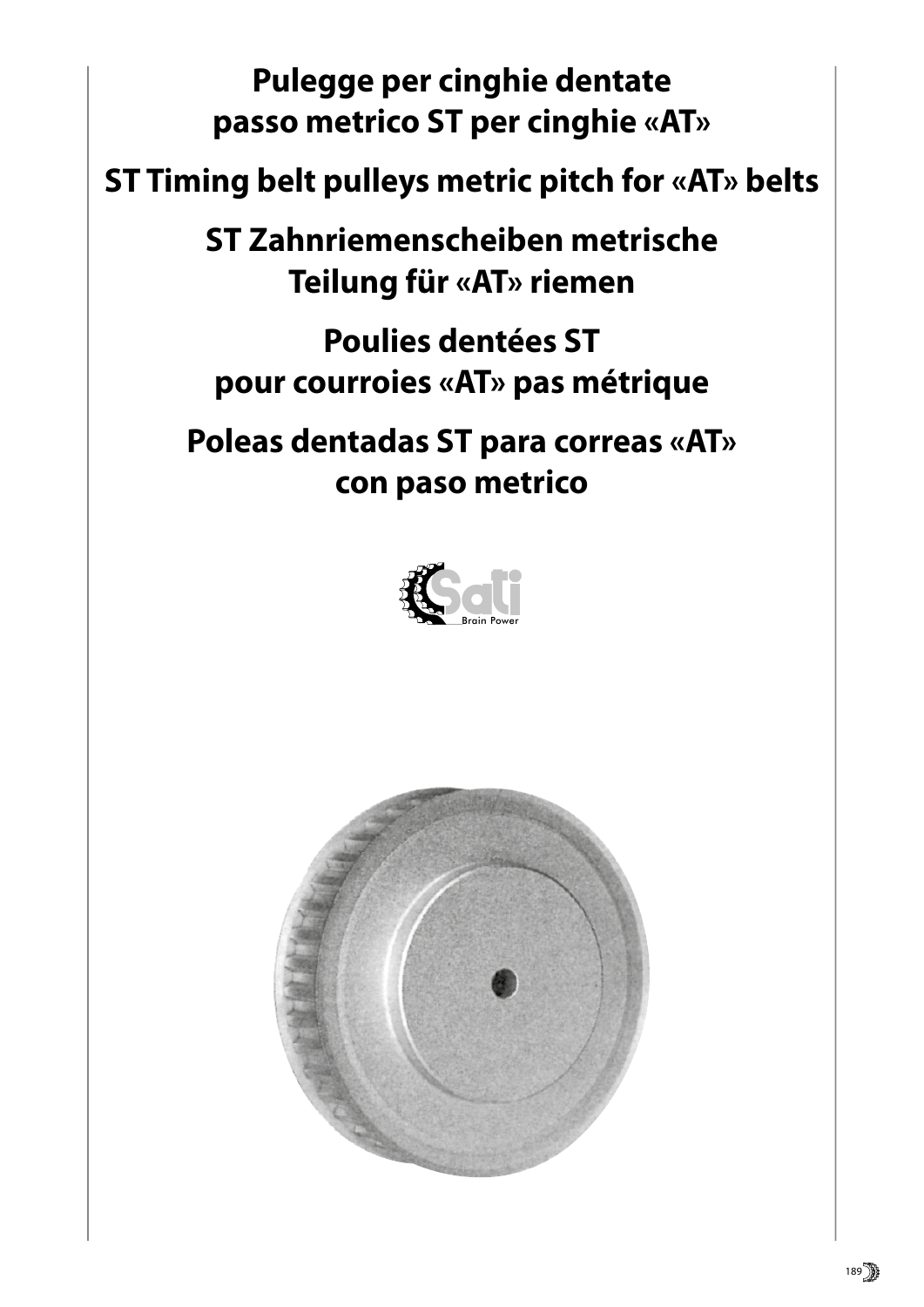

### **Pulegge per cinghie dentate passo metrico ST per cinghie "AT" ST Timing belt pulleys metric pitch for "AT" belts ST Zahnriemenscheiben metrische Teilung für "AT" riemen Poulies dentées ST pour courroies "AT" pas métrique Poleas dentadas ST para correas "AT" con paso metrico**

| <b>Materiale:</b><br>alluminio<br>6082 T6<br>9006/4 adatto al trattamento<br>anodico | Material:<br>UNI<br>aluminium 6082 T6 UNI<br>9006/4 suitable for anodic<br>treatment |                                   | Werkstoff:<br>aluminium 6082 T6<br>9006/4<br>anodischen oxydation               | UNI<br>geeignet<br>für                                                       | Matière:<br>aluminium 6082 T6 UNI<br>9006/4 apte au traitement<br>anodique |                         |              |                  |          | Material:<br>aluminio<br>9006/4 | apto   | 6082<br>T6<br>UNI<br>la<br>para<br>oxidacion anodica |
|--------------------------------------------------------------------------------------|--------------------------------------------------------------------------------------|-----------------------------------|---------------------------------------------------------------------------------|------------------------------------------------------------------------------|----------------------------------------------------------------------------|-------------------------|--------------|------------------|----------|---------------------------------|--------|------------------------------------------------------|
| ST <sub>5</sub>                                                                      | Tipo / Type<br>6F                                                                    | డి<br>ъ                           | å<br>च,                                                                         | 8                                                                            | ন্                                                                         | ā                       |              | Tipo / Type<br>6 |          |                                 |        |                                                      |
| (Passo 5 mm)                                                                         | (Pitch 5 mm)                                                                         |                                   | (Teilung 5 mm)                                                                  |                                                                              | (Pas 5 mm)                                                                 |                         |              |                  |          | (Paso 5 mm)                     |        |                                                      |
| per cinghia larghezza 10 mm                                                          | for belt width 10 mm                                                                 |                                   | für Riemenbreite 10 mm                                                          |                                                                              | pour courroies largeur 10 mm                                               |                         |              |                  |          |                                 |        | para correas ancho 10 mm                             |
| Codice<br>Code symbol / Fabriknummer<br>Code symbole / Numero de fabrica             | Nostro codice<br>Our code / Unser kode<br>Notre code / Nuestro codigo                | Tipo<br>Type / Typ<br>Type / Tipo | Tipo flangia<br>Flanges type / Bordscheiben Typ<br>Type flasques / Tipo tapetas | N. denti<br>N. of teeth / Zahnezahl<br>N. bre de dents / Cantidad de dientes |                                                                            | De                      | Df           | D <sub>m</sub>   | F        | L                               | d      | Peso / Weight<br>Gewicht / Poids / Peso<br>Кg        |
| 21 ST5/12-2                                                                          | 21ST512                                                                              | 6F                                | F <sub>07</sub>                                                                 | 12                                                                           |                                                                            | 17,85                   | 23,0         | 11               | 15       | 21                              | 4      | 0,018                                                |
| 21 ST5/14-2<br>21 ST5/15-2                                                           | 21ST514<br>21ST515                                                                   | 6F<br>6F                          | F <sub>08</sub><br>F09                                                          | 14<br>15                                                                     |                                                                            | 21,05<br>22,65          | 25,0<br>28,0 | 14<br>16         | 15<br>15 | 21<br>21                        | 4<br>6 | 0,019<br>0,021                                       |
| 21 ST5/16-2                                                                          | 21ST516                                                                              | 6F                                | F10                                                                             | 16                                                                           |                                                                            | 24,20                   | 32,0         | 18               | 15       | 21                              | 6      | 0,025                                                |
| 21 ST5/18-2<br>21 ST5/19-2                                                           | <b>21ST518</b><br><b>21ST519</b>                                                     | 6F<br>6F                          | F10<br>F12                                                                      | 18<br>19                                                                     |                                                                            | 27,40<br>29,00          | 32,0<br>36,0 | 20<br>22         | 15<br>15 | 21<br>21                        | 6<br>6 | 0,031<br>0,036                                       |
| 21 ST5/20-2                                                                          | 21ST520                                                                              | 6F                                | F12                                                                             | 20                                                                           |                                                                            | 30,60                   | 36,0         | 23               | 15       | 21                              | 6      | 0,038                                                |
| 21 ST5/22-2                                                                          | 21ST522                                                                              | 6F<br>6F                          | F14<br>F15                                                                      | 22<br>24                                                                     |                                                                            | 33,85                   | 38,0         | 24<br>26         | 15<br>15 | 21<br>21                        | 6      | 0,048                                                |
| 21 ST5/24-2<br>21 ST5/25-2                                                           | 21ST524<br>21ST525                                                                   | 6F                                | F17                                                                             | 25                                                                           |                                                                            | 37,00<br>38,60          | 42,0<br>44,0 | 26               | 15       | 21                              | 6<br>6 | 0,054<br>0,058                                       |
| 21 ST5/26-2                                                                          | 21ST526                                                                              | 6F                                | F17                                                                             | 26                                                                           |                                                                            | 40,20                   | 44,0         | 26               | 15       | 21                              | 6      | 0,062                                                |
| 21 ST5/27-2<br>21 ST5/28-2                                                           | <b>21ST527</b><br>21ST528                                                            | 6F<br>6F                          | F18<br>F18                                                                      | 27<br>28                                                                     |                                                                            | 41,80<br>43,35          | 48,0<br>48,0 | 30<br>32         | 15<br>15 | 21<br>21                        | 8<br>8 | 0,064<br>0,071                                       |
| 21 ST5/30-2                                                                          | 21ST530                                                                              | 6F                                | F19                                                                             | 30                                                                           |                                                                            | 46,55                   | 51,0         | 34               | 15       | 21                              | 8      | 0,076                                                |
| 21 ST5/32-2<br>21 ST5/36-2                                                           | 21ST532<br>21ST536                                                                   | 6F<br>6F                          | F <sub>20</sub><br>F <sub>24</sub>                                              | 32<br>36                                                                     |                                                                            | 49,70<br>56,05          | 54,0<br>64,0 | 36<br>38         | 15<br>15 | 21<br>21                        | 8<br>8 | 0,088<br>0,114                                       |
| 21 ST5/40-2                                                                          | 21ST540                                                                              | 6F                                | F <sub>25</sub>                                                                 | 40                                                                           |                                                                            | 62,45                   | 66,0         | 40               | 15       | 21                              | 8      | 0,138                                                |
| 21 ST5/42-2<br>21 ST5/44-0                                                           | 21ST542<br>21ST544                                                                   | 6F<br>6                           | F <sub>26</sub>                                                                 | 42<br>44                                                                     |                                                                            | 65,60<br>68,80          | 70,0         | 40<br>45         | 15<br>15 | 21<br>21                        | 8<br>8 | 0,180<br>0,185                                       |
| 21 ST5/48-0                                                                          | 21ST548                                                                              | 6                                 |                                                                                 | 48                                                                           |                                                                            | 75,15                   |              | 50               | 15       | 21                              | 8      | 0,200                                                |
| 21 ST5/60-0                                                                          | 21ST560                                                                              | 6                                 |                                                                                 | 60                                                                           |                                                                            | 94,25                   |              | 65               | 15       | 21                              | 8      | 0,307                                                |
| (Pitch 5 mm)<br>(Teilung 5 mm)<br>(Pas 5 mm)<br>(Paso 5 mm)<br>(Passo 5 mm)          |                                                                                      |                                   |                                                                                 |                                                                              |                                                                            |                         |              |                  |          |                                 |        |                                                      |
|                                                                                      |                                                                                      |                                   |                                                                                 |                                                                              |                                                                            |                         |              |                  |          |                                 |        |                                                      |
| per cinghia larghezza 16 mm                                                          | for belt width 16 mm                                                                 |                                   | für Riemenbreite 16 mm                                                          |                                                                              | pour courroies largeur 16 mm                                               |                         |              |                  |          |                                 |        | para correas ancho 16 mm                             |
| 27 ST5/12-2                                                                          | 27ST512                                                                              | 6F                                | F07                                                                             | 12                                                                           |                                                                            | 17,85                   | 23,0         | 11               | 21       | 27                              | 4      | 0,022                                                |
| 27 ST5/14-2<br>27 ST5/15-2                                                           | 27ST514<br>27ST515                                                                   | 6F<br>6F                          | F <sub>08</sub><br>F09                                                          | 14<br>15                                                                     |                                                                            | 21,05<br>22,65          | 25,0<br>28,0 | 14<br>16         | 21<br>21 | 27<br>27                        | 4<br>6 | 0,026<br>0,029                                       |
| 27 ST5/16-2                                                                          | 27ST516<br>27ST518                                                                   | 6F<br>6F                          | F10<br>F10                                                                      | 16<br>18                                                                     |                                                                            | 24,20                   | 32,0         | 18<br>20         | 21<br>21 | 27<br>27                        | 6<br>6 | 0,035                                                |
| 27 ST5/18-2<br>27 ST5/19-2                                                           | 27ST519                                                                              | 6F                                | F12                                                                             | 19                                                                           |                                                                            | 27,40<br>29,00          | 32,0<br>36,0 | 22               | 21       | 27                              | 6      | 0,043<br>0,049                                       |
| 27 ST5/20-2                                                                          | 27ST520                                                                              | 6F                                | F12                                                                             | 20                                                                           |                                                                            | 30,60                   | 36,0         | 23               | 21       | 27                              | 6<br>6 | 0,053                                                |
| 27 ST5/22-2<br>27 ST5/24-2                                                           | 27ST522<br>27ST524                                                                   | 6F<br>6F                          | F14<br>F15                                                                      | 22<br>24                                                                     |                                                                            | 33,85<br>37,00          | 38,0<br>42,0 | 24<br>26         | 21<br>21 | 27<br>27                        | 6      | 0,054<br>0,076                                       |
| 27 ST5/25-2                                                                          | 27ST525                                                                              | 6F                                | F17                                                                             | 25                                                                           |                                                                            | 38,60                   | 44,0         | 26               | 21       | 27                              | 6      | 0,081                                                |
| 27 ST5/26-2<br>27 ST5/27-2                                                           | 27ST526<br>27ST527                                                                   | 6F<br>6F                          | F17<br>F18                                                                      | 26<br>27                                                                     |                                                                            | 40,20<br>41,80          | 44,0<br>48,0 | 26<br>30         | 21<br>21 | 27<br>27                        | 6<br>8 | 0,085<br>0,090                                       |
| 27 ST5/28-2                                                                          | 27ST528                                                                              | 6F                                | F18                                                                             | 28                                                                           |                                                                            | 43,35                   | 48,0         | 32               | 21       | 27                              | 8      | 0,092                                                |
| 27 ST5/30-2<br>27 ST5/32-2                                                           | 27ST530<br>27ST532                                                                   | 6F<br>6F                          | F19<br>F <sub>20</sub>                                                          | 30<br>32                                                                     |                                                                            | 46,55<br>49,70          | 51,0<br>54,0 | 34<br>36         | 21<br>21 | 27<br>27                        | 8<br>8 | 0,105<br>0,123                                       |
| 27 ST5/36-2                                                                          | 27ST536                                                                              | 6F                                | F24                                                                             | 36                                                                           |                                                                            | 56,05                   | 64,0         | 38               | 21       | 27                              | 8      | 0,160                                                |
| 27 ST5/40-2<br>27 ST5/42-2                                                           | 27ST540<br>27ST542                                                                   | 6F<br>6F                          | F <sub>25</sub><br>F <sub>26</sub>                                              | 40<br>42                                                                     |                                                                            | 62,45<br>65,60          | 66,0<br>70,0 | 40<br>40         | 21<br>21 | 27<br>27                        | 8<br>8 | 0,193<br>0,205                                       |
| 27 ST5/44-0                                                                          | 27ST544                                                                              | 6                                 |                                                                                 | 44                                                                           |                                                                            | 68,80                   | $\sim$       | 45               | 21       | 27                              | 8      | 0,228                                                |
| 27 ST5/48-0<br>27 ST5/60-0                                                           | 27ST548<br>27ST560                                                                   | 6<br>6                            |                                                                                 | 48<br>60                                                                     |                                                                            | 75,15<br>94,25          |              | 50<br>65         | 21<br>21 | 27<br>27                        | 8<br>8 | 0,280<br>0,430                                       |
| (Passo 5 mm)                                                                         | (Pitch 5 mm)                                                                         |                                   | (Teilung 5 mm)                                                                  |                                                                              | (Pas 5 mm)                                                                 |                         |              |                  |          | (Paso 5 mm)                     |        |                                                      |
| per cinghia larghezza 25 mm<br>36 ST5/12-2                                           | for belt width 25 mm<br>36ST512                                                      | 6F                                | für Riemenbreite 25 mm<br>F07                                                   | 12                                                                           | pour courroies largeur 25 mm                                               | 17,85                   | 23,0         | 11               | 30       | 36                              | 4      | para correas ancho 25 mm<br>0,031                    |
| 36 ST5/14-2                                                                          | 36ST514                                                                              | 6F                                | F08                                                                             | 14                                                                           |                                                                            | 21,05                   | 25,0         | 14               | 30       | 36                              | 4      | 0,037                                                |
| 36 ST5/15-2                                                                          | 36ST515<br>36ST516                                                                   | 6F<br>6F                          | F09<br>F10                                                                      | 15<br>16                                                                     |                                                                            | 22,65                   | 28,0         | 16<br>18         | 30<br>30 | 36<br>36                        | 6<br>6 | 0,041                                                |
| 36 ST5/16-2<br>36 ST5/18-2                                                           | 36ST518                                                                              | 6F                                | F10                                                                             | 18                                                                           |                                                                            | 24,20<br>27,40          | 32,0<br>32,0 | 20               | 30       | 36                              | 6      | 0,050<br>0,061                                       |
| 36 ST5/19-2<br>36 ST5/20-2                                                           | 36ST519<br>36ST520                                                                   | 6F<br>6F                          | F12<br>F12                                                                      | 19<br>20                                                                     |                                                                            | 29,00<br>30,60          | 36,0<br>36,0 | 22<br>23         | 30<br>30 | 36<br>36                        | 6<br>6 | 0,070<br>0,076                                       |
| 36 ST5/22-2                                                                          | 36ST522                                                                              | 6F                                | F14                                                                             | 22                                                                           |                                                                            | 33,85                   | 38,0         | 24               | 30       | 36                              | 6      | 0,080                                                |
| 36 ST5/24-2                                                                          | 36ST524                                                                              | 6F                                | F15                                                                             | 24                                                                           |                                                                            | 37,00                   | 42,0         | 26               | 30       | 36                              | 6      | 0,109                                                |
| 36 ST5/25-2<br>36 ST5/26-2                                                           | 36ST525<br>36ST526                                                                   | 6F<br>6F                          | F17<br>F17                                                                      | 25<br>26                                                                     |                                                                            | 38,60<br>40,20          | 44,0<br>44,0 | 26<br>26         | 30<br>30 | 36<br>36                        | 6<br>6 | 0,118<br>0,120                                       |
| 36 ST5/27-2                                                                          | 36ST527                                                                              | 6F                                | F18                                                                             | 27                                                                           |                                                                            | 41,80                   | 48,0         | 30               | 30       | 36                              | 8      | 0,128                                                |
| 36 ST5/28-2<br>36 ST5/30-2                                                           | 36ST528<br>36ST530                                                                   | 6F<br>6F                          | F18<br>F19                                                                      | 28<br>30                                                                     |                                                                            | 43,35<br>46,55          | 48,0<br>51,0 | 32<br>34         | 30<br>30 | 36<br>36                        | 8<br>8 | 0,135<br>0,150                                       |
| 36 ST5/32-2                                                                          | 36ST532                                                                              | 6F                                | F <sub>20</sub>                                                                 | 32                                                                           |                                                                            | 49,70                   | 54,0         | 36               | 30       | 36                              | 8      | 0,178                                                |
| 36 ST5/36-2<br>36 ST5/40-2                                                           | 36ST536<br>36ST540                                                                   | 6F<br>6F                          | F24<br>F <sub>25</sub>                                                          | 36<br>40                                                                     |                                                                            | 56,05<br>62,45          | 64,0<br>66,0 | 38<br>40         | 30<br>30 | 36<br>36                        | 8<br>8 | 0,230<br>0,278                                       |
| 36 ST5/42-2                                                                          | 36ST542                                                                              | 6F                                | F <sub>26</sub>                                                                 | 42                                                                           |                                                                            | 65,60                   | 70,0         | 40               | 30       | 36                              | 8      | 0,284                                                |
| 36 ST5/44-0<br>36 ST5/48-0                                                           | 36ST544<br>36ST548                                                                   | 6<br>6                            |                                                                                 | 44<br>48                                                                     |                                                                            | 68,80<br>75,15<br>94,25 | $\sim$       | 45<br>50         | 30<br>30 | 36<br>36                        | 8<br>8 | 0,315<br>0,400                                       |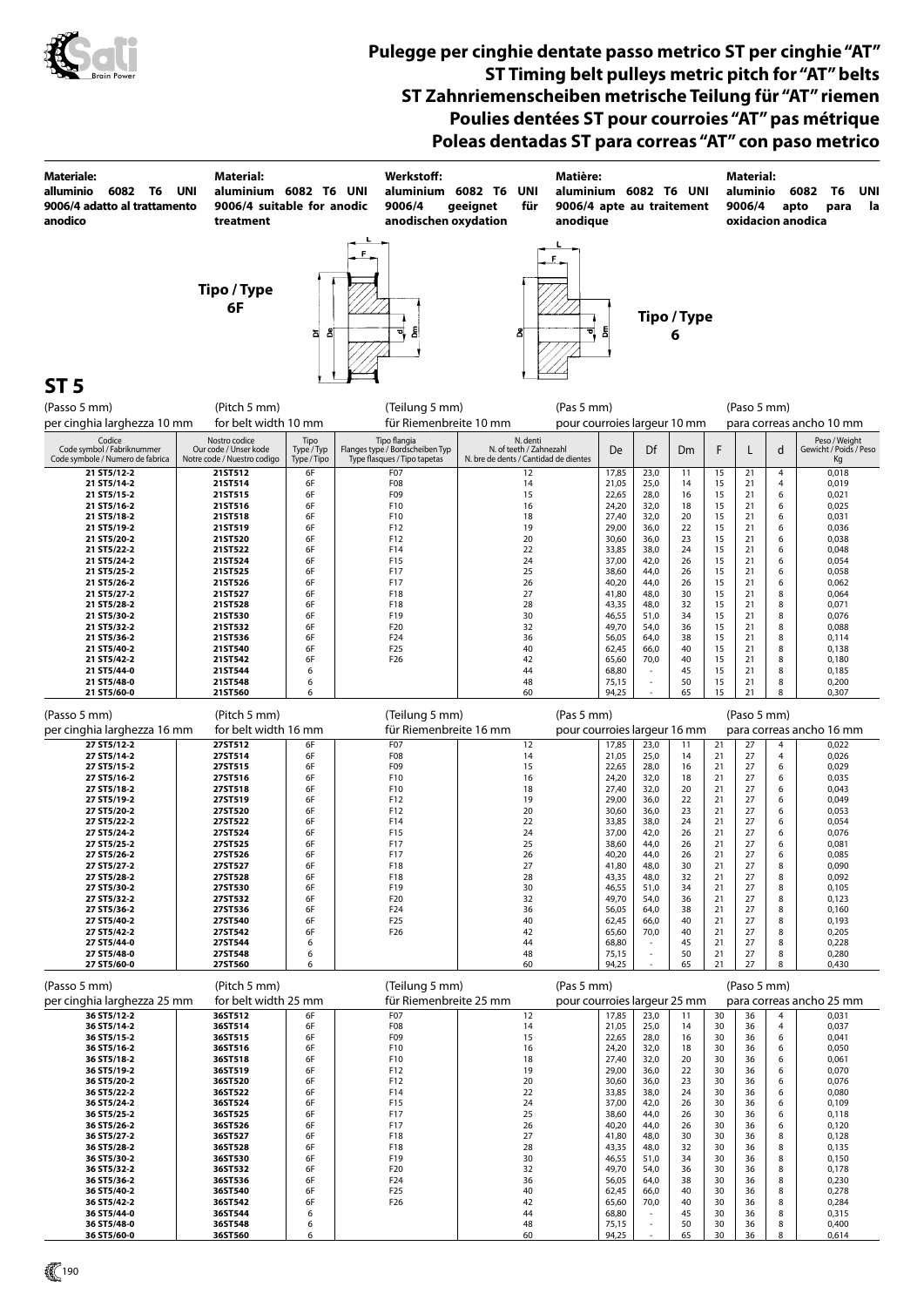#### **Pulegge per cinghie dentate passo metrico ST per cinghie "AT" ST Timing belt pulleys metric pitch for "AT" belts ST Zahnriemenscheiben metrische Teilung für "AT" riemen Poulies dentées ST pour courroies "AT" pas métrique Poleas dentadas ST para correas "AT" con paso metrico**

Å  $\overline{a}$ 



**Tipo / Type Materiale: alluminio 6082 T6 UNI 9006/4 adatto al trattamento anodico Material: aluminium 6082 T6 UNI 9006/4 suitable for anodic treatment Werkstoff: aluminium 6082 T6 UNI 9006/4 geeignet für anodischen oxydation Matière: aluminium 6082 T6 UNI 9006/4 apte au traitement anodique Material: aluminio 6082 T6 UNI 9006/4 apto para la oxidacion anodica**

**e**<br>**b**<br>**f**<br>**f**<br>**f**<br>**f**<br>**f**<br>**f** 

**6**

### **ST 10**

| (Pitch 10 mm)<br>(Passo 10 mm)<br>per cinghia larghezza 16 mm<br>for belt width 16 mm |                                                                          |                                                                                                            | (Teilung 10 mm)<br>für Riemenbreite 16 mm | (Pas 10 mm)<br>pour courroies largeur 16 mm                                     |                                                                              |           |    | (Paso 10 mm)<br>para correas ancho 16 mm |    |    |   |                                               |
|---------------------------------------------------------------------------------------|--------------------------------------------------------------------------|------------------------------------------------------------------------------------------------------------|-------------------------------------------|---------------------------------------------------------------------------------|------------------------------------------------------------------------------|-----------|----|------------------------------------------|----|----|---|-----------------------------------------------|
|                                                                                       | Codice<br>Code symbol / Fabriknummer<br>Code symbole / Numero de fabrica | Tipo<br>Nostro codice<br>Type / Typ<br>Our code / Unser kode<br>Notre code / Nuestro codigo<br>Type / Tipo |                                           | Tipo flangia<br>Flanges type / Bordscheiben Typ<br>Type flasques / Tipo tapetas | N. denti<br>N. of teeth / Zahnezahl<br>N. bre de dents / Cantidad de dientes | <b>De</b> | Df | D <sub>m</sub>                           |    |    | d | Peso / Weight<br>Gewicht / Poids / Peso<br>Kg |
|                                                                                       | 31 ST10/15-2                                                             | 31ST115                                                                                                    | 6F                                        | F <sub>19</sub>                                                                 | 15                                                                           | 45,90     | 51 | 31                                       | 21 | 31 | 8 | 0.118                                         |
|                                                                                       | 31 ST10/16-2                                                             | 31ST116                                                                                                    | 6F                                        | F <sub>20</sub>                                                                 | 16                                                                           | 49,05     | 54 | 35                                       | 21 | 31 | 8 | 0,134                                         |
|                                                                                       | 31 ST10/18-2                                                             | 31ST118                                                                                                    | 6F                                        | F <sub>22</sub>                                                                 | 18                                                                           | 55,45     | 60 | 40                                       | 21 | 31 | 8 | 0,167                                         |
|                                                                                       | 31 ST10/19-2                                                             | 31ST119                                                                                                    | 6F                                        | F <sub>25</sub>                                                                 | 19                                                                           | 58,60     | 66 | 44                                       | 21 | 31 | 8 | 0,184                                         |
|                                                                                       | 31 ST10/20-2                                                             | 31ST120                                                                                                    | 6F                                        | F <sub>25</sub>                                                                 | 20                                                                           | 61,80     | 66 | 46                                       | 21 | 31 | 8 | 0,208                                         |
|                                                                                       | 31 ST10/22-2                                                             | 31ST122                                                                                                    | 6F                                        | F <sub>27</sub>                                                                 | 22                                                                           | 68,15     | 75 | 52                                       | 21 | 31 | 8 | 0,253                                         |
|                                                                                       | 31 ST10/24-2                                                             | 31ST124                                                                                                    | 6F                                        | F <sub>29</sub>                                                                 | 24                                                                           | 74,55     | 83 | 58                                       | 21 | 31 | 8 | 0,288                                         |
|                                                                                       | 31 ST10/25-2                                                             | 31ST125                                                                                                    | 6F                                        | F <sub>29</sub>                                                                 | 25                                                                           | 77,70     | 83 | 60                                       | 21 | 31 | 8 | 0,310                                         |
|                                                                                       | 31 ST10/26-2                                                             | 31ST126                                                                                                    | 6F                                        | F30                                                                             | 26                                                                           | 80,90     | 87 | 60                                       | 21 | 31 | 8 | 0,357                                         |
|                                                                                       | 31 ST10/27-2                                                             | 31ST127                                                                                                    | 6F                                        | F31                                                                             | 27                                                                           | 84.10     | 91 | 60                                       | 21 | 31 | 8 | 0,364                                         |

| 31 ST10/26-2 | 31ST126 | 6F | F30 | 26 | 80,90  | 87     | 60  | 21 | 31 | 8  | 0,357 |
|--------------|---------|----|-----|----|--------|--------|-----|----|----|----|-------|
| 31 ST10/27-2 | 31ST127 | 6F | F31 | 27 | 84.10  | 91     | 60  | 21 | 31 | 8  | 0,364 |
| 31 ST10/28-2 | 31ST128 | 6F | F32 | 28 | 87.25  | 93     | 60  | 21 | 31 | 8  | 0.401 |
| 31 ST10/30-2 | 31ST130 | 6F | F33 | 30 | 93,65  | 97     | 60  | 21 | 31 | 8  | 0.441 |
| 31 ST10/32-2 | 31ST132 | 6F | F35 | 32 | 100,00 | 106    | 65  | 21 | 31 | 10 | 0,493 |
| 31 ST10/36-2 | 31ST136 | 6F | F38 | 36 | 112.75 | 20     | 70  | 21 | 31 | 10 | 0.623 |
| 31 ST10/40-2 | 31ST140 | 6F | F42 | 40 | 125,45 | 135    | 80  | 21 | 31 | 10 | 0.787 |
| 31 ST10/44-0 | 31ST144 | 6  |     | 44 | 138,20 | $\sim$ | 88  | 21 | 31 | 10 | 0.993 |
| 31 ST10/48-0 | 31ST148 | 6  |     | 48 | 150,95 | $\sim$ | 95  | 21 | 31 | 16 | 1,090 |
| 31 ST10/60-0 | 31ST160 | 6  |     | 60 | 189,10 | $\sim$ | 110 | 21 | 31 | 16 | 1.701 |

| (Passo 10 mm)<br>per cinghia larghezza 25 mm | (Pitch 10 mm)<br>for belt width 25 mm |    |                 | (Teilung 10 mm)<br>(Pas 10 mm)<br>für Riemenbreite 25 mm |        |                          | pour courroies largeur 25 mm |    |    |    | (Paso 10 mm)<br>para correas ancho 25 mm |  |  |
|----------------------------------------------|---------------------------------------|----|-----------------|----------------------------------------------------------|--------|--------------------------|------------------------------|----|----|----|------------------------------------------|--|--|
| 40 ST10/15-2                                 | 40ST115                               | 6F | F <sub>19</sub> | 15                                                       | 45,90  | 51                       | 32                           | 30 | 40 | 8  | 0,152                                    |  |  |
| 40 ST10/16-2                                 | 40ST116                               | 6F | F20             | 16                                                       | 49,05  | 54                       | 35                           | 30 | 40 | 8  | 0.176                                    |  |  |
| 40 ST10/18-2                                 | 40ST118                               | 6F | F <sub>22</sub> | 18                                                       | 55,45  | 60                       | 40                           | 30 | 40 | 8  | 0,224                                    |  |  |
| 40 ST10/19-2                                 | 40ST119                               | 6F | F <sub>25</sub> | 19                                                       | 58.60  | 66                       | 44                           | 30 | 40 | 8  | 0.247                                    |  |  |
| 40 ST10/20-2                                 | 40ST120                               | 6F | F <sub>25</sub> | 20                                                       | 61,80  | 66                       | 46                           | 30 | 40 | 8  | 0,276                                    |  |  |
| 40 ST10/22-2                                 | 40ST122                               | 6F | F <sub>27</sub> | 22                                                       | 68,15  | 75                       | 52                           | 30 | 40 | 8  | 0,337                                    |  |  |
| 40 ST10/24-2                                 | 40ST124                               | 6F | F <sub>29</sub> | 24                                                       | 74,55  | 83                       | 58                           | 30 | 40 | 8  | 0,392                                    |  |  |
| 40 ST10/25-2                                 | 40ST125                               | 6F | F <sub>29</sub> | 25                                                       | 77.70  | 83                       | 60                           | 30 | 40 | 8  | 0.422                                    |  |  |
| 40 ST10/26-2                                 | 40ST126                               | 6F | F30             | 26                                                       | 80,90  | 87                       | 60                           | 30 | 40 | 8  | 0,477                                    |  |  |
| 40 ST10/27-2                                 | 40ST127                               | 6F | F31             | 27                                                       | 84,10  | 91                       | 60                           | 30 | 40 | 8  | 0,536                                    |  |  |
| 40 ST10/28-2                                 | 40ST128                               | 6F | F32             | 28                                                       | 87,25  | 93                       | 60                           | 30 | 40 | 8  | 0.540                                    |  |  |
| 40 ST10/30-2                                 | 40ST130                               | 6F | F33             | 30                                                       | 93.65  | 97                       | 60                           | 30 | 40 | 8  | 0.640                                    |  |  |
| 40 ST10/32-2                                 | 40ST132                               | 6F | F35             | 32                                                       | 100,00 | 106                      | 65                           | 30 | 40 | 10 | 0,693                                    |  |  |
| 40 ST10/36-2                                 | 40ST136                               | 6F | F38             | 36                                                       | 112,75 | 120                      | 70                           | 30 | 40 | 10 | 0,873                                    |  |  |
| 40 ST10/40-2                                 | 40ST140                               | 6F | F42             | 40                                                       | 125.45 | 135                      | 80                           | 30 | 40 | 10 | 1.067                                    |  |  |
| 40 ST10/44-0                                 | 40ST144                               | 6  |                 | 44                                                       | 138,20 | $\overline{\phantom{a}}$ | 88                           | 30 | 40 | 10 | 1,350                                    |  |  |
| 40 ST10/48-0                                 | 40ST148                               | 6  |                 | 48                                                       | 150,95 | $\sim$                   | 95                           | 30 | 40 | 16 | 1,516                                    |  |  |
| 40 ST10/60-0                                 | 40ST160                               | 6  |                 | 60                                                       | 189,10 | $\sim$                   | 110                          | 30 | 40 | 16 | 2,339                                    |  |  |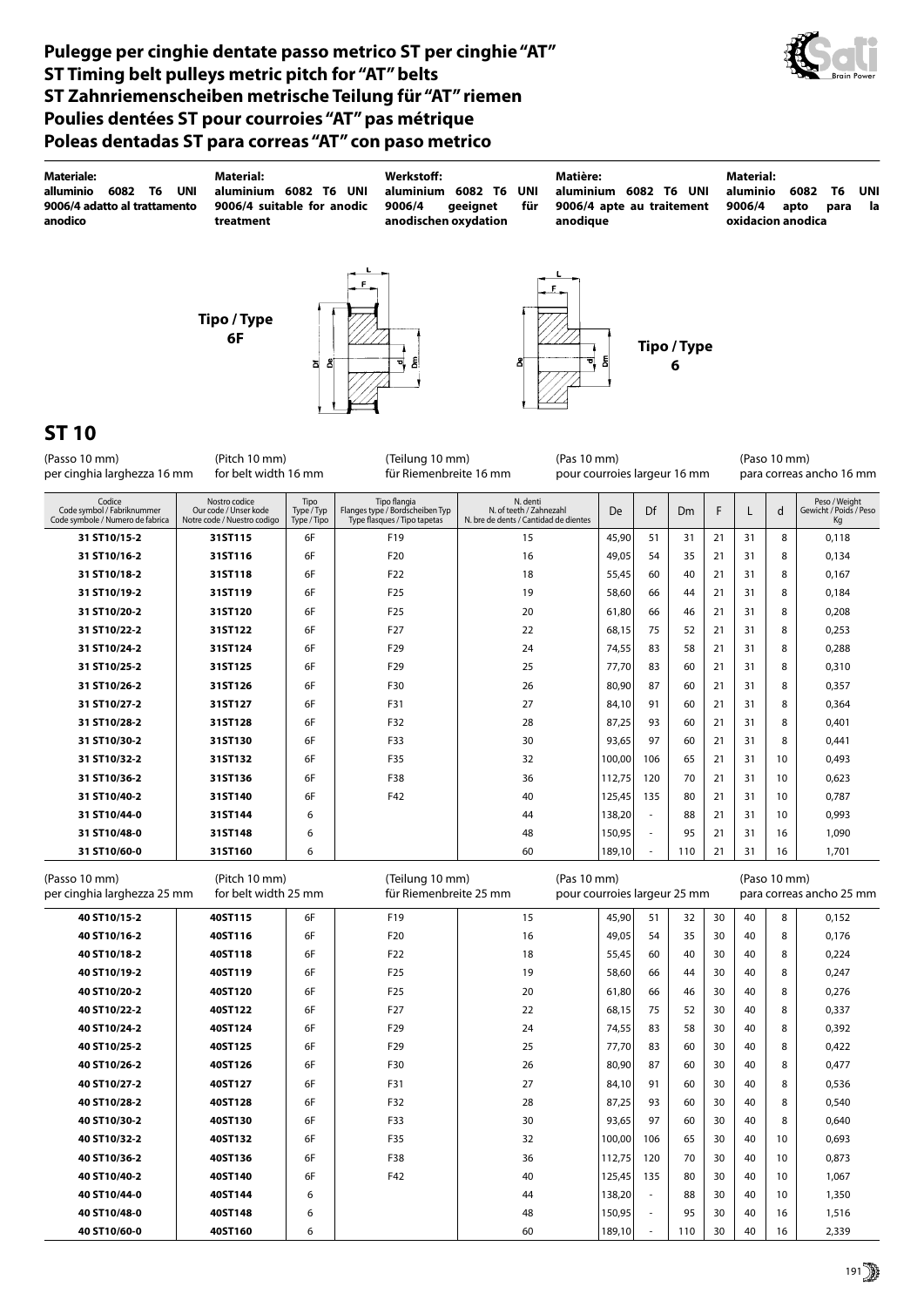

#### **Pulegge per cinghie dentate passo metrico ST per cinghie "AT" ST Timing belt pulleys metric pitch for "AT" belts ST Zahnriemenscheiben metrische Teilung für "AT" riemen Poulies dentées ST pour courroies "AT" pas métrique Poleas dentadas ST para correas "AT" con paso metrico**

| <b>Materiale:</b><br>alluminio<br>T6<br>UNI<br>6082<br>9006/4 adatto al trattamento<br>anodico | Material:<br>aluminium 6082 T6 UNI<br>9006/4 suitable for anodic<br>treatment | Werkstoff:<br>aluminium 6082 T6 UNI<br>9006/4<br>geeignet<br>für<br>anodischen oxydation | Matière:<br>aluminium 6082 T6 UNI<br>9006/4 apte au traitement<br>anodique | <b>Material:</b><br>aluminio<br>UNI<br>T6<br>6082<br>9006/4<br>la<br>apto<br>para<br>oxidacion anodica |
|------------------------------------------------------------------------------------------------|-------------------------------------------------------------------------------|------------------------------------------------------------------------------------------|----------------------------------------------------------------------------|--------------------------------------------------------------------------------------------------------|
|                                                                                                | $F$ .<br>Tipo / Type<br>ප්<br>비<br>6F                                         | 툉<br>ᅨ<br>ਹੁ                                                                             | $\mathbf{F}$<br>Tipo / Type<br>ā<br>힉<br>6                                 |                                                                                                        |

### **ST 10**

| (Pitch 10 mm)<br>(Passo 10 mm)<br>per cinghia larghezza 32 mm<br>for belt width 32 mm |                                                                       |                                   | (Teilung 10 mm)<br>für Riemenbreite 32 mm                                                | (Pas 10 mm)<br>pour courroies largeur 32 mm                                  |        |                          |                                          |    |    | (Paso 10 mm)<br>para correas ancho 32 mm<br>Peso / Weight<br>d<br>Kg<br>0,253<br>10<br>0,286<br>10<br>0,322<br>12<br>0,393<br>12<br>0,475<br>12<br>0,527<br>12 |                        |  |
|---------------------------------------------------------------------------------------|-----------------------------------------------------------------------|-----------------------------------|------------------------------------------------------------------------------------------|------------------------------------------------------------------------------|--------|--------------------------|------------------------------------------|----|----|----------------------------------------------------------------------------------------------------------------------------------------------------------------|------------------------|--|
| Codice<br>Code symbol / Fabriknummer<br>Code symbole / Numero de fabrica              | Nostro codice<br>Our code / Unser kode<br>Notre code / Nuestro codigo | Tipo<br>Type / Typ<br>Type / Tipo | Tipo flangia<br>Flanges type / Bordscheiben Typ<br>Type flasques / Tipo tapetas          | N. denti<br>N. of teeth / Zahnezahl<br>N. bre de dents / Cantidad de dientes | De     | Df                       | Dm                                       | F  | L  |                                                                                                                                                                | Gewicht / Poids / Peso |  |
| 47 ST10/18-2                                                                          | 47ST118                                                               | 6F                                | F22                                                                                      | 18                                                                           | 55,45  | 60                       | 40                                       | 37 | 47 |                                                                                                                                                                |                        |  |
| 47 ST10/19-2                                                                          | 47ST119                                                               | 6F                                | F <sub>25</sub>                                                                          | 19                                                                           | 58,60  | 66                       | 44                                       | 37 | 47 |                                                                                                                                                                |                        |  |
| 47 ST10/20-2                                                                          | 47ST120                                                               | 6F                                | F <sub>25</sub>                                                                          | 20                                                                           | 61,80  | 66                       | 46                                       | 37 | 47 |                                                                                                                                                                |                        |  |
| 47 ST10/22-2                                                                          | 47ST122                                                               | 6F                                | F27                                                                                      | 22                                                                           | 68,15  | 75                       | 52                                       | 37 | 47 |                                                                                                                                                                |                        |  |
| 47 ST10/24-2                                                                          | 47ST124                                                               | 6F                                | F <sub>29</sub>                                                                          | 24                                                                           | 74,55  | 83                       | 58                                       | 37 | 47 |                                                                                                                                                                |                        |  |
| 47 ST10/25-2                                                                          | 47ST125                                                               | 6F                                | F <sub>29</sub>                                                                          | 25                                                                           | 77,70  | 83                       | 60                                       | 37 | 47 |                                                                                                                                                                |                        |  |
| 47 ST10/26-2                                                                          | 47ST126                                                               | 6F                                | F30                                                                                      | 26                                                                           | 80,90  | 87                       | 60                                       | 37 | 47 | 12                                                                                                                                                             | 0,564                  |  |
| 47 ST10/27-2                                                                          | 47ST127                                                               | 6F                                | F31                                                                                      | 27                                                                           | 84,10  | 91                       | 60                                       | 37 | 47 | 12                                                                                                                                                             | 0,602                  |  |
| 47 ST10/28-2                                                                          | 47ST128                                                               | 6F                                | F32                                                                                      | 28                                                                           | 87,25  | 93                       | 60                                       | 37 | 47 | 12                                                                                                                                                             | 0,642                  |  |
| 47 ST10/30-2                                                                          | 47ST130                                                               | 6F                                | F33                                                                                      | 30                                                                           | 93,65  | 97                       | 60                                       | 37 | 47 | 12                                                                                                                                                             | 0,740                  |  |
| 47 ST10/32-2                                                                          | 47ST132                                                               | 6F                                | F35                                                                                      | 32                                                                           | 100,00 | 106                      | 65                                       | 37 | 47 | 12                                                                                                                                                             | 0,844                  |  |
| 47 ST10/36-2                                                                          | 47ST136                                                               | 6F                                | F38                                                                                      | 36                                                                           | 112,75 | 120                      | 70                                       | 37 | 47 | 16                                                                                                                                                             | 1,063                  |  |
| 47 ST10/40-2                                                                          | 47ST140                                                               | 6F                                | F42                                                                                      | 40                                                                           | 125,45 | 135                      | 80                                       | 37 | 47 | 16                                                                                                                                                             | 1,317                  |  |
| 47 ST10/44-0                                                                          | 47ST144                                                               | 6                                 |                                                                                          | 44                                                                           | 138,20 | ÷,                       | 88                                       | 37 | 47 | 16                                                                                                                                                             | 1,611                  |  |
| 47 ST10/48-0                                                                          | 47ST148                                                               | 6                                 |                                                                                          | 48                                                                           | 150,95 | $\overline{\phantom{a}}$ | 95                                       | 37 | 47 | 16                                                                                                                                                             | 1,931                  |  |
| 47 ST10/60-0                                                                          | 47ST160                                                               | 6                                 |                                                                                          | 60                                                                           | 189,10 |                          | 110                                      | 37 | 47 | 16                                                                                                                                                             | 3,004                  |  |
| (Passo 10 mm)<br>per cinghia larghezza 50 mm                                          | (Pitch 10 mm)<br>for belt width 50 mm                                 |                                   | (Teilung 10 mm)<br>(Pas 10 mm)<br>für Riemenbreite 50 mm<br>pour courroies largeur 50 mm |                                                                              |        |                          | (Paso 10 mm)<br>para correas ancho 50 mm |    |    |                                                                                                                                                                |                        |  |
| 66 ST10/18-2                                                                          | 66ST118                                                               | 6F                                | F <sub>22</sub>                                                                          | 18                                                                           | 55,45  | 60                       | 40                                       | 56 | 66 | 10                                                                                                                                                             | 0,422                  |  |
| 66 ST10/19-2                                                                          | 66ST119                                                               | 6F                                | F <sub>25</sub>                                                                          | 19                                                                           | 58,60  | 66                       | 44                                       | 56 | 66 | 10                                                                                                                                                             | 0,466                  |  |
| 66 ST10/20-2                                                                          | 66ST120                                                               | 6F                                | F <sub>25</sub>                                                                          | 20                                                                           | 61,80  | 66                       | 46                                       | 56 | 66 | 12                                                                                                                                                             | 0,520                  |  |
| 66 ST10/22-2                                                                          | 66ST122                                                               | 6F                                | F27                                                                                      | 22                                                                           | 68,15  | 75                       | 52                                       | 56 | 66 | 12                                                                                                                                                             | 0,570                  |  |
| 66 ST10/24-2                                                                          | 66ST124                                                               | 6F                                | F29                                                                                      | 24                                                                           | 74,55  | 83                       | 58                                       | 56 | 66 | 12                                                                                                                                                             | 0,736                  |  |
| 66 ST10/25-2                                                                          | 66ST125                                                               | 6F                                | F <sub>29</sub>                                                                          | 25                                                                           | 77,70  | 83                       | 60                                       | 56 | 66 | 12                                                                                                                                                             | 0,766                  |  |
| 66 ST10/26-2                                                                          | 66ST126                                                               | 6F                                | F30                                                                                      | 26                                                                           | 80,90  | 87                       | 60                                       | 56 | 66 | 12                                                                                                                                                             | 0,816                  |  |
| 66 ST10/27-2                                                                          | 66ST127                                                               | 6F                                | F31                                                                                      | 27                                                                           | 84,10  | 91                       | 60                                       | 56 | 66 | 12                                                                                                                                                             | 0,946                  |  |
| 66 ST10/28-2                                                                          | 66ST128                                                               | 6F                                | F32                                                                                      | 28                                                                           | 87,25  | 93                       | 60                                       | 56 | 66 | 12                                                                                                                                                             | 0,960                  |  |
| 66 ST10/30-2                                                                          | 66ST130                                                               | 6F                                | F33                                                                                      | 30                                                                           | 93,65  | 97                       | 60                                       | 56 | 66 | 12                                                                                                                                                             | 1,169                  |  |
| 66 ST10/32-2                                                                          | 66ST132                                                               | 6F                                | F35                                                                                      | 32                                                                           | 100,00 | 106                      | 65                                       | 56 | 66 | 12                                                                                                                                                             | 1,300                  |  |
| 66 ST10/36-2                                                                          | 66ST136                                                               | 6F                                | F38                                                                                      | 36                                                                           | 112,75 | 120                      | 70                                       | 56 | 66 | 16                                                                                                                                                             | 1,637                  |  |
| 66 ST10/40-2                                                                          | 66ST140                                                               | 6F                                | F42                                                                                      | 40                                                                           | 125,45 | 135                      | 80                                       | 56 | 66 | 16                                                                                                                                                             | 1,999                  |  |
| 66 ST10/44-0                                                                          | 66ST144                                                               | 6                                 |                                                                                          | 44                                                                           | 138,20 | $\overline{\phantom{a}}$ | 88                                       | 56 | 66 | 16                                                                                                                                                             | 2,357                  |  |
| 66 ST10/48-0                                                                          | 66ST148                                                               | 6                                 |                                                                                          | 48                                                                           | 150,95 | $\overline{\phantom{a}}$ | 95                                       | 56 | 66 | 16                                                                                                                                                             | 2,830                  |  |
| 66 ST10/60-0                                                                          | 66ST160                                                               | 6                                 |                                                                                          | 60                                                                           | 189,10 | ÷,                       | 110                                      | 56 | 66 | 16                                                                                                                                                             | 4,368                  |  |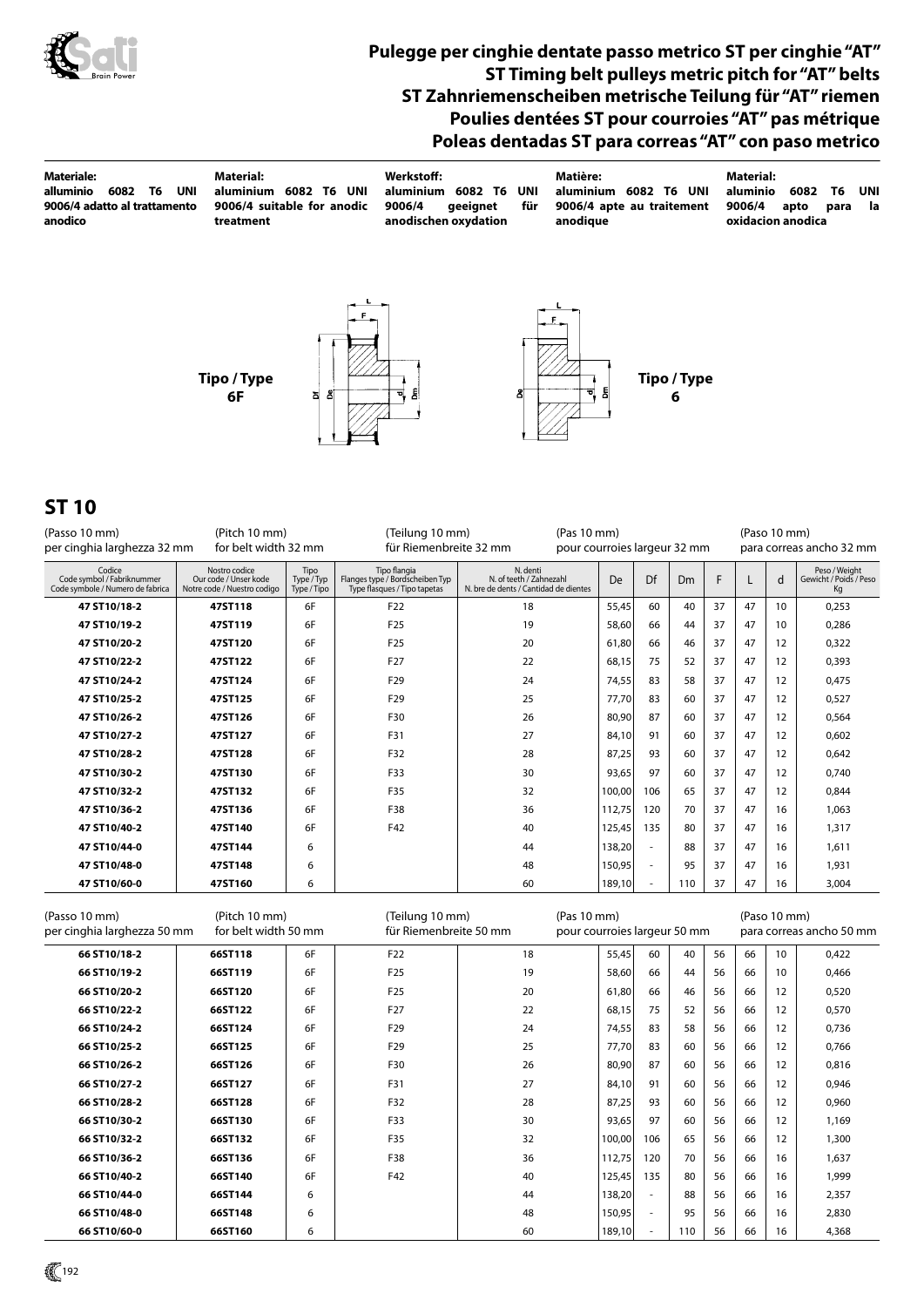#### **Barre dentate standard ST per cinghie " AT " ST Standard toothed bars for " AT " belts ST Standard Zahnriemenstangen für " AT" Barreaux dentés standard ST pour courroies " AT" Barras dentadas de serie ST para correas " AT "**





(Passo 5 mm) / (Pitch 5 mm) / (Teilung 5 mm) / (Pas 5 mm) / (Paso 5 mm) (Passo 10 mm) / (Pitch 10 mm) / (Teilung 10 mm) / (Pas 10 mm) / (Paso 10 mm)

## **ST 5 ST 10**

| Codice<br>Code symbol<br>Fabriknummer<br>Code symbole<br>Numero de fabrica | Nostro codice<br>Our code<br>Unser kode<br>Notre code<br>Nuestro codigo | N. denti<br>N. of teeth<br>Zahnezahl<br>N. bre de dents<br>Cantidad de<br>dientes | De             | Lu         | L          | Codice<br>Code symbol<br>Fabriknummer<br>Code symbole<br>Numero de fabrica | Nostro codice<br>Our code<br>Unser kode<br>Notre code<br>Nuestro codigo | N. denti<br>N. of teeth<br>Zahnezahl<br>N. bre de dents<br>Cantidad de<br>dientes | De             | Lu         | L          |
|----------------------------------------------------------------------------|-------------------------------------------------------------------------|-----------------------------------------------------------------------------------|----------------|------------|------------|----------------------------------------------------------------------------|-------------------------------------------------------------------------|-----------------------------------------------------------------------------------|----------------|------------|------------|
| ST05012                                                                    | <b>BST0512</b>                                                          | 12                                                                                | 17,85          | 125        | 140        | ST10015                                                                    | <b>BST1015</b>                                                          | 15                                                                                | 45,90          | 160        | 160        |
| ST05013                                                                    | <b>BST0513</b>                                                          | 13                                                                                | 19,45          | 125        | 140        | ST10016                                                                    | <b>BST1016</b>                                                          | 16                                                                                | 49,05          | 160        | 160        |
| ST05014                                                                    | <b>BST0514</b>                                                          | 14                                                                                | 21,05          | 132        | 140        | ST10017                                                                    | <b>BST1017</b>                                                          | 17                                                                                | 52,25          | 160        | 160        |
| ST05015                                                                    | <b>BST0515</b>                                                          | 15                                                                                | 22,65          | 132        | 140        | ST10018                                                                    | <b>BST1018</b>                                                          | 18                                                                                | 55,45          | 160        | 160        |
| ST05016                                                                    | <b>BST0516</b>                                                          | 16                                                                                | 24,20          | 140        | 140        | ST10019                                                                    | <b>BST1019</b>                                                          | 19                                                                                | 58,60          | 160        | 160        |
| ST05017                                                                    | <b>BST0517</b>                                                          | 17                                                                                | 25,80          | 140        | 140        | ST10020                                                                    | <b>BST1020</b>                                                          | 20                                                                                | 61,80          | 160        | 160        |
| ST05018                                                                    | <b>BST0518</b>                                                          | 18                                                                                | 27,40          | 140        | 140        | ST10021                                                                    | <b>BST1021</b>                                                          | 21                                                                                | 65,00          | 160        | 160        |
| ST05019                                                                    | <b>BST0519</b>                                                          | 19                                                                                | 29,00          | 140        | 140        | ST10022                                                                    | <b>BST1022</b>                                                          | 22                                                                                | 68,15          | 160        | 160        |
| ST05020                                                                    | <b>BST0520</b>                                                          | 20                                                                                | 30,60          | 160        | 160        | ST10023                                                                    | <b>BST1023</b>                                                          | 23                                                                                | 71,35          | 160        | 160        |
| ST05021                                                                    | <b>BST0521</b>                                                          | 21                                                                                | 32,30          | 160        | 160        | ST10024                                                                    | <b>BST1024</b>                                                          | 24                                                                                | 74,55          | 160        | 160        |
| ST05022                                                                    | <b>BST0522</b>                                                          | 22                                                                                | 33,85          | 160        | 160        | ST10025                                                                    | <b>BST1025</b>                                                          | 25                                                                                | 77,70          | 160        | 160        |
| ST05023                                                                    | <b>BST0523</b>                                                          | 23                                                                                | 35,45          | 160        | 160        | ST10026                                                                    | <b>BST1026</b>                                                          | 26                                                                                | 80,90          | 160        | 160        |
| ST05024                                                                    | <b>BST0524</b>                                                          | 24                                                                                | 37,00          | 160        | 160        | ST10027                                                                    | <b>BST1027</b>                                                          | 27                                                                                | 84,10          | 160        | 160        |
| ST05025                                                                    | <b>BST0525</b>                                                          | 25                                                                                | 38,60          | 160        | 160        | ST10028                                                                    | <b>BST1028</b>                                                          | 28                                                                                | 87,25          | 160        | 160        |
| ST05026                                                                    | <b>BST0526</b>                                                          | 26<br>27                                                                          | 40,20          | 160        | 160        | ST10029                                                                    | <b>BST1029</b>                                                          | 29<br>30                                                                          | 90,45          | 160        | 160        |
| ST05027<br>ST05028                                                         | <b>BST0527</b><br><b>BST0528</b>                                        | 28                                                                                | 41,80<br>43,35 | 160<br>160 | 160<br>160 | ST10030<br>ST10031                                                         | <b>BST1030</b><br><b>BST1031</b>                                        | 31                                                                                | 93,65<br>96,80 | 160<br>160 | 160<br>160 |
| ST05029                                                                    | <b>BST0529</b>                                                          | 29                                                                                | 44,95          | 160        | 160        | ST10032                                                                    | <b>BST1032</b>                                                          | 32                                                                                | 100,00         | 160        | 160        |
| ST05030                                                                    | <b>BST0530</b>                                                          | 30                                                                                | 46,55          | 160        | 160        | ST10033                                                                    | <b>BST1033</b>                                                          | 33                                                                                | 103,20         | 160        | 160        |
| ST05031                                                                    | <b>BST0531</b>                                                          | 31                                                                                | 48,15          | 160        | 160        | ST10034                                                                    | <b>BST1034</b>                                                          | 34                                                                                | 106,40         | 160        | 160        |
| ST05032                                                                    | <b>BST0532</b>                                                          | 32                                                                                | 49,70          | 160        | 160        | ST10035                                                                    | <b>BST1035</b>                                                          | 35                                                                                | 109,55         | 160        | 160        |
| ST05033                                                                    | <b>BST0533</b>                                                          | 33                                                                                | 51,30          | 160        | 160        | ST10036                                                                    | <b>BST1036</b>                                                          | 36                                                                                | 112,75         | 160        | 160        |
| ST05034                                                                    | <b>BST0534</b>                                                          | 34                                                                                | 52,85          | 160        | 160        | ST10037                                                                    | <b>BST1037</b>                                                          | 37                                                                                | 115,90         | 160        | 160        |
| ST05035                                                                    | <b>BST0535</b>                                                          | 35                                                                                | 54,45          | 160        | 160        | ST01038                                                                    | <b>BST1038</b>                                                          | 38                                                                                | 119,10         | 160        | 160        |
| ST05036                                                                    | <b>BST0536</b>                                                          | 36                                                                                | 56,05          | 160        | 160        | ST10040                                                                    | <b>BST1040</b>                                                          | 40                                                                                | 125,45         | 160        | 160        |
| ST05038                                                                    | <b>BST0538</b>                                                          | 38                                                                                | 59,25          | 160        | 160        | ST10041                                                                    | <b>BST1041</b>                                                          | 41                                                                                | 128,65         | 160        | 160        |
| ST05040                                                                    | <b>BST0540</b>                                                          | 40                                                                                | 62,45          | 160        | 160        | ST10042                                                                    | <b>BST1042</b>                                                          | 42                                                                                | 131,85         | 160        | 160        |
| ST05042                                                                    | <b>BST0542</b>                                                          | 42                                                                                | 65,60          | 160        | 160        | ST10044                                                                    | <b>BST1044</b>                                                          | 44                                                                                | 138,20         | 160        | 160        |
| ST05044                                                                    | <b>BST0544</b>                                                          | 44                                                                                | 68,80          | 160        | 160        | ST10045                                                                    | <b>BST1045</b>                                                          | 45                                                                                | 141,40         | 160        | 160        |
| ST05045                                                                    | <b>BST0545</b>                                                          | 45                                                                                | 70,40          | 160        | 160        | ST48046                                                                    | <b>BST1046</b>                                                          | 46                                                                                | 144,55         | 160        | 160        |
| ST05046                                                                    | <b>BST0546</b>                                                          | 46                                                                                | 72,00          | 160        | 160        | ST10048                                                                    | <b>BST1048</b>                                                          | 48                                                                                | 150,95         | 160        | 160        |
| ST05048                                                                    | <b>BST0548</b>                                                          | 48                                                                                | 75,15          | 160        | 160        | ST10050                                                                    | <b>BST1050</b>                                                          | 50                                                                                | 157,30         | 160        | 160        |
| ST05050                                                                    | <b>BST0550</b>                                                          | 50                                                                                | 78,35          | 160        | 160        | ST10051                                                                    | <b>BST1051</b>                                                          | 51                                                                                | 160,50         | 160        | 160        |
| ST05052                                                                    | <b>BST0552</b>                                                          | 52                                                                                | 81,55          | 160        | 160        | ST10052                                                                    | <b>BST1052</b>                                                          | 52                                                                                | 163,65         | 160        | 160        |
| ST05054                                                                    | <b>BST0554</b>                                                          | 54                                                                                | 84,70          | 160        | 160        | ST10054                                                                    | <b>BST1054</b>                                                          | 54                                                                                | 170,05         | 160        | 160        |
| ST05055                                                                    | <b>BST0555</b>                                                          | 55                                                                                | 86,30          | 160        | 160        | ST10055                                                                    | <b>BST1055</b>                                                          | 55                                                                                | 173,20         | 160        | 160        |
| ST05056                                                                    | <b>BST0556</b>                                                          | 56                                                                                | 87,90          | 160        | 160        | ST10056                                                                    | <b>BST1056</b>                                                          | 56                                                                                | 176,40         | 160        | 160        |
| ST05058                                                                    | <b>BST0558</b>                                                          | 58                                                                                | 91,10          | 160        | 160        | ST10057                                                                    | <b>BST1057</b>                                                          | 57                                                                                | 179,60         | 160        | 160        |
| ST05060                                                                    | <b>BST0560</b>                                                          | 60                                                                                | 94,25          | 160        | 160        | ST10058                                                                    | <b>BST1058</b>                                                          | 58                                                                                | 182,75         | 160        | 160        |
| ST05062                                                                    | <b>BST0562</b>                                                          | 62                                                                                | 97,45          | 160        | 160        | ST10059                                                                    | <b>BST1059</b>                                                          | 59                                                                                | 185,95         | 160        | 160        |
| ST05064                                                                    | <b>BST0564</b>                                                          | 64                                                                                | 100,65         | 160        | 160        | ST10060                                                                    | <b>BST1060</b>                                                          | 60                                                                                | 189,10         | 160        | 160        |
| ST05065                                                                    | <b>BST0565</b>                                                          | 65                                                                                | 102,25         | 160        | 160        | ST10062                                                                    | <b>BST1062</b>                                                          | 62                                                                                | 195,50         | 160        | 160        |
| ST05070                                                                    | <b>BST0570</b>                                                          | 70                                                                                | 110,20         | 160        | 160        | ST10070                                                                    | <b>BST1070</b>                                                          | 70                                                                                | 220,95         | 160        | 160        |
| ST05072                                                                    | <b>BST0572</b>                                                          | 72                                                                                | 113,25         | 160        | 160        | ST10075                                                                    | <b>BST1075</b>                                                          | 75                                                                                | 236,90         | 160        | 160        |